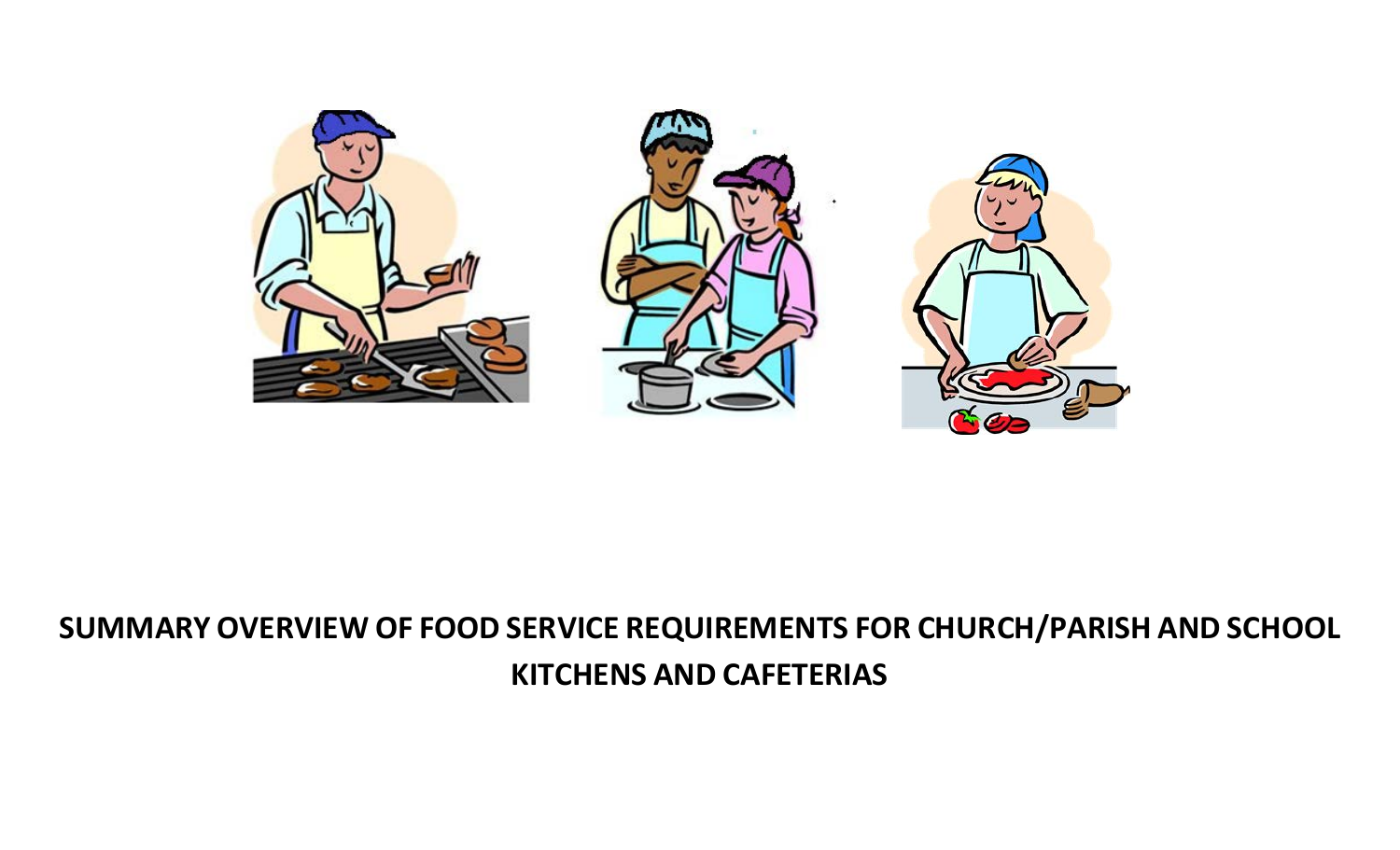|                                                                                   | <b>Church/Parish Kitchen Not</b><br><b>Shared With School</b>                                                                                                                                                                                                          | <b>School Hires Caterer Who</b><br><b>Distributes Pre-packaged</b><br><b>Prepared Food</b>                                                                                                                                                                                                                                                                 | <b>School Hires Third Party</b><br><b>Vendor Which Provides</b><br><b>Partially Prepared Food</b><br>That Is Distributed On-                                                                                                                                                                                                                                                             | <b>School Hires</b><br><b>Third Party Vendor Which</b><br><b>Prepares and Distributes</b><br><b>Food On-Site</b>                                                                                                                                                                                                                                                                   | Self-Proprietor<br><b>School Itself Uses Its Own</b><br>Cafeteria/Kitchen                       | Third Party Vendor and/or<br><b>School Acts as Food</b><br>Wholesaler<br>for Other Schools                                                                                                                                                                                                                                                                                                                         |
|-----------------------------------------------------------------------------------|------------------------------------------------------------------------------------------------------------------------------------------------------------------------------------------------------------------------------------------------------------------------|------------------------------------------------------------------------------------------------------------------------------------------------------------------------------------------------------------------------------------------------------------------------------------------------------------------------------------------------------------|------------------------------------------------------------------------------------------------------------------------------------------------------------------------------------------------------------------------------------------------------------------------------------------------------------------------------------------------------------------------------------------|------------------------------------------------------------------------------------------------------------------------------------------------------------------------------------------------------------------------------------------------------------------------------------------------------------------------------------------------------------------------------------|-------------------------------------------------------------------------------------------------|--------------------------------------------------------------------------------------------------------------------------------------------------------------------------------------------------------------------------------------------------------------------------------------------------------------------------------------------------------------------------------------------------------------------|
|                                                                                   |                                                                                                                                                                                                                                                                        |                                                                                                                                                                                                                                                                                                                                                            | Site; School Helps<br><b>Distribute</b>                                                                                                                                                                                                                                                                                                                                                  |                                                                                                                                                                                                                                                                                                                                                                                    |                                                                                                 |                                                                                                                                                                                                                                                                                                                                                                                                                    |
| <b>DEFINITION</b>                                                                 | Church/parish that gives or<br>sells food to members and<br>guests, and not to the<br>general public is exempt<br>from public health<br>regulations<br>(NB: Church/Parish is not<br>exempt from common law<br>standards of safe food<br>handling).                     | School contracts with a<br>Caterer who distributes<br>pre-packaged prepared<br>food to the School<br>students on-site. School<br>staff may not assist Caterer<br>in distributing food.*<br>*This prohibition does not<br>include the special and<br>rare service of delivered<br>food such as pizza or<br>hamburgers or tacos or<br>food from food trucks. | School contracts with a<br>Third Party Vendor.<br>Vendor partially prepares<br>(e.g., food prepared off-<br>site is heated and<br>assembled or salad bar is<br>set up) and distributes<br>food to the School<br>students on-site.<br>School staff may only assist<br>in food distribution if<br>School has its own<br><b>Certified Food Manager</b><br>and Retail Permit (see<br>below). | School contracts with a<br>Third Party Vendor to<br>prepare food on-site and<br>to distribute food only to<br>the School's students on-<br>site. School/parish is<br>regarded as the "lessor."<br>Vendor has full operating<br>rights and responsibilities<br>of the leased kitchen.<br>Mixed/shared use by<br>School should be<br>addressed in the Vendor's<br>"lease" agreement. | School prepares food on<br>School site and distributes<br>food to only its students or<br>site. | Third Party Vendor or<br>School prepares food on its<br>site (Central Kitchen) and<br>ships to a different<br>Receiving School for<br>distribution.<br>(NB: if School serves food<br>for its staff, it needs an<br>additional Permit for "in-<br>house feeding."<br>If the School serves food to<br>its own students, it needs a<br><b>Retail Permit and must</b><br>follow all the rules<br>applicable to a self- |
| <b>TYPE OF PERMIT REQUIRED</b><br><b>AND POSTING OF REQUIRED</b><br><b>PERMIT</b> | <b>Temporary Permit required</b><br>by Church/parish that gives<br>or sells food to the general<br>public at an event that<br>occurs no more than 3<br>times in 90 days.<br>No more than 4 temporary<br>events lasting up to 72<br>hours maximum allowed in<br>1 year. | <b>Wholesale Permit by</b><br>Caterer.<br><b>Recommended that School</b><br>have available copy of<br>Caterer's Permit.                                                                                                                                                                                                                                    | Wholesale and Retail<br>Permit by Vendor. Retail<br>Permit by School.<br>Vendor's Permits posted in<br>kitchen (copy of original<br>OK). School Permit posted.                                                                                                                                                                                                                           | Retail Permit by Vendor in<br>kitchen (copy of original<br>OK).<br>Recommended that School<br>have available copy of<br>Vendor's Permit.                                                                                                                                                                                                                                           | Cafeteria Permit by School<br>Permit must be posted.                                            | proprietor.)<br>Wholesale and Retail<br>Permits. Maybe "in house<br>feeding" Permit.<br>Permits must be posted                                                                                                                                                                                                                                                                                                     |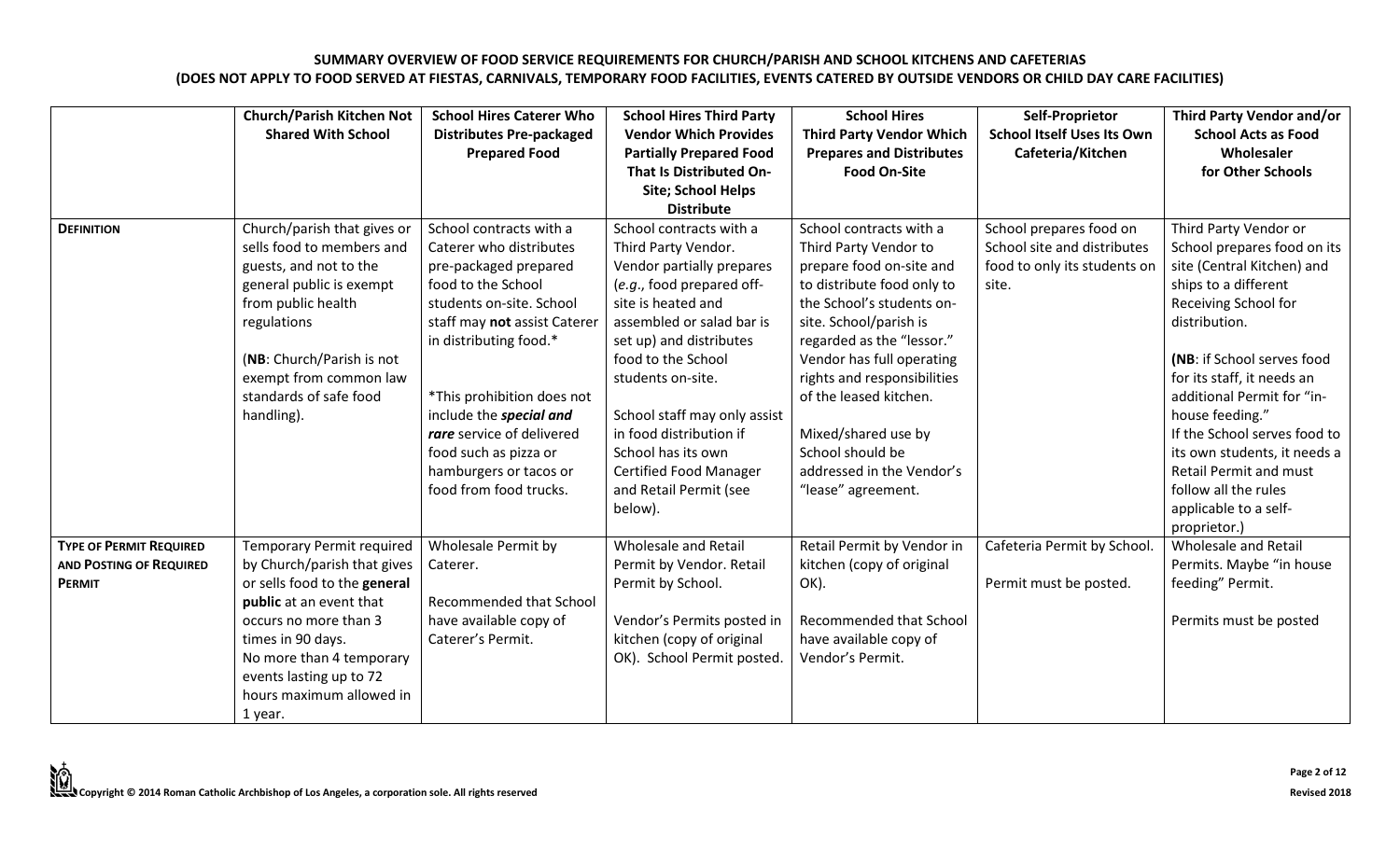|                              | <b>Church/Parish Kitchen Not</b><br><b>Shared With School</b>                                                                                   | <b>School Hires Caterer Who</b><br><b>Distributes Pre-packaged</b><br><b>Prepared Food</b>                                         | <b>School Hires Third Party</b><br><b>Vendor Which Provides</b><br><b>Partially Prepared Food</b><br>That Is Distributed On-<br><b>Site; School Helps</b><br><b>Distribute</b>                                                                  | <b>School Hires</b><br><b>Third Party Vendor Which</b><br><b>Prepares and Distributes</b><br><b>Food On-Site</b>                                                                                                    | Self-Proprietor<br><b>School Itself Uses Its Own</b><br>Cafeteria/Kitchen               | Third Party Vendor and/or<br><b>School Acts as Food</b><br>Wholesaler<br>for Other Schools                                                                                                                                                                                                                                                                                                      |
|------------------------------|-------------------------------------------------------------------------------------------------------------------------------------------------|------------------------------------------------------------------------------------------------------------------------------------|-------------------------------------------------------------------------------------------------------------------------------------------------------------------------------------------------------------------------------------------------|---------------------------------------------------------------------------------------------------------------------------------------------------------------------------------------------------------------------|-----------------------------------------------------------------------------------------|-------------------------------------------------------------------------------------------------------------------------------------------------------------------------------------------------------------------------------------------------------------------------------------------------------------------------------------------------------------------------------------------------|
| <b>PERMIT RESPONSIBILITY</b> | <b>Temporary Permit</b><br>responsibility of<br>Church/Parish if food is<br>given or sold to the<br>general public up to 3<br>times in 90 days. | <b>Wholesale Permit</b><br>responsibility of Caterer.<br>School is responsible for<br>verifying Caterer has<br>appropriate Permit. | <b>Wholesale and Retail</b><br>Permit responsibility of<br>Third Party Vendor.<br>School is responsible for<br>verifying Vendor has<br>appropriate Permit(s).<br>If School helps distribute<br>food, Retail Permit<br>responsibility of School. | Retail Permit responsibility<br>of Third Party Vendor.<br>School and/or Parish are<br>identified as the site on the<br>Vendor's Permit.<br>School is responsible for<br>verifying Vendor has<br>appropriate Permit. | Cafeteria Permit Sole<br><b>Responsibility of Principal</b><br>and/or Pastor at School. | Sole responsibility of the<br>Permit holder. Wholesaler<br>(Vendor and/or School)<br>must obtain Wholesale<br>permit.<br>Wholesaler must have its<br>client list available for<br>inspection by the Public<br>Health Department.<br><b>Receiving School must</b><br>obtain its own Retail<br>Permit. If School-<br>Wholesaler serves its own<br>students, School also<br>needs a Retail Permit. |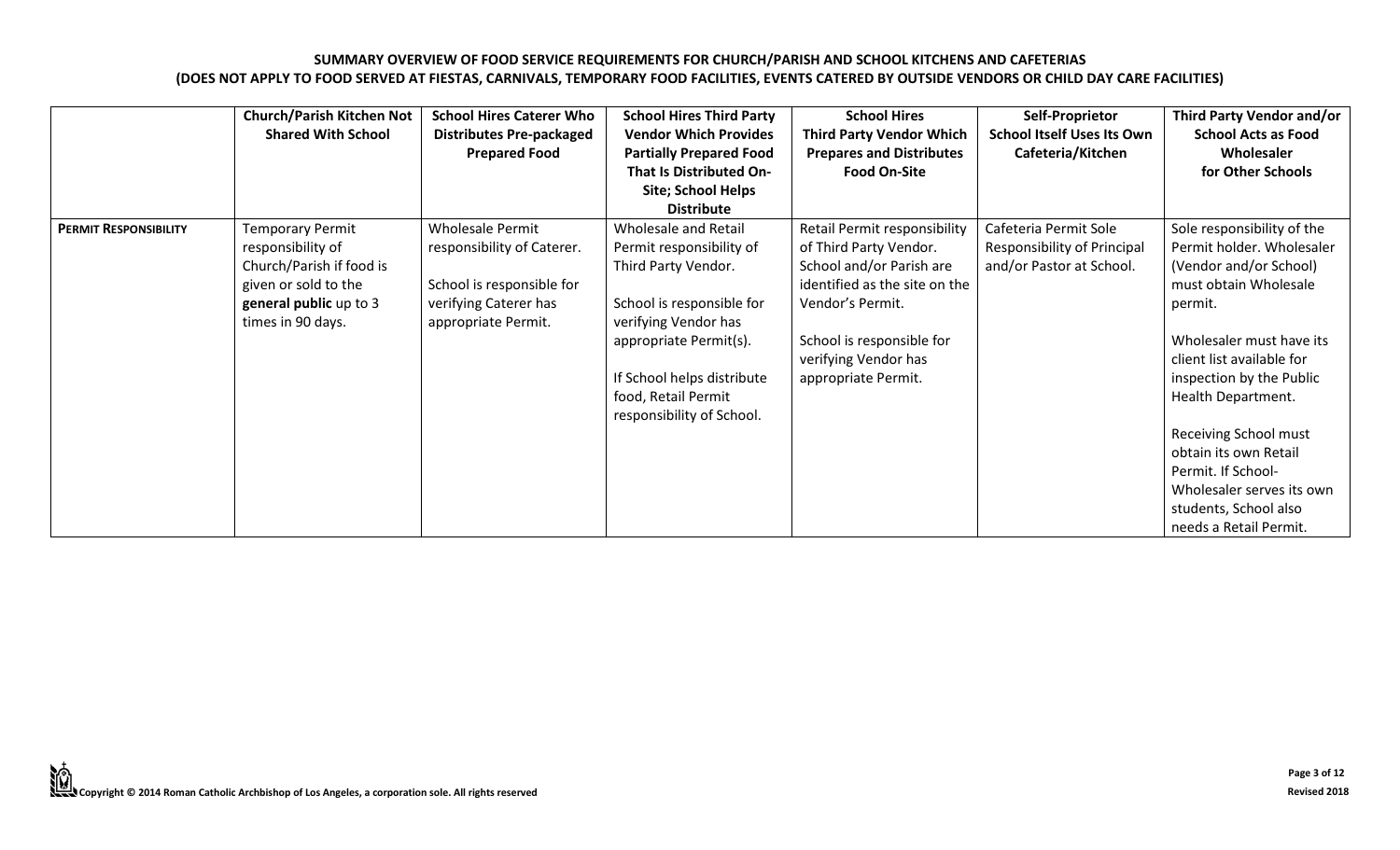|                       | <b>Church/Parish Kitchen Not</b><br><b>Shared With School</b>                                                                                                             | <b>School Hires Caterer Who</b><br><b>Distributes Pre-packaged</b><br><b>Prepared Food</b> | <b>School Hires Third Party</b><br><b>Vendor Which Provides</b><br><b>Partially Prepared Food</b><br>That Is Distributed On-<br>Site; School Helps<br><b>Distribute</b>                                                                                                                                                                                                                                                           | <b>School Hires</b><br><b>Third Party Vendor Which</b><br><b>Prepares and Distributes</b><br><b>Food On-Site</b>                                                                                                                                           | Self-Proprietor<br><b>School Itself Uses Its Own</b><br>Cafeteria/Kitchen                                                                                                                                                                                                                                                                        | Third Party Vendor and/or<br><b>School Acts as Food</b><br>Wholesaler<br>for Other Schools                                                                                                                                                                                                                                                                                         |
|-----------------------|---------------------------------------------------------------------------------------------------------------------------------------------------------------------------|--------------------------------------------------------------------------------------------|-----------------------------------------------------------------------------------------------------------------------------------------------------------------------------------------------------------------------------------------------------------------------------------------------------------------------------------------------------------------------------------------------------------------------------------|------------------------------------------------------------------------------------------------------------------------------------------------------------------------------------------------------------------------------------------------------------|--------------------------------------------------------------------------------------------------------------------------------------------------------------------------------------------------------------------------------------------------------------------------------------------------------------------------------------------------|------------------------------------------------------------------------------------------------------------------------------------------------------------------------------------------------------------------------------------------------------------------------------------------------------------------------------------------------------------------------------------|
| <b>PERMIT PROCESS</b> | The local office of the<br>Public Health Department<br>issues a Temporary Permit<br>applicable to specific<br>event. Temporary Permit<br>good for 3 events in 90<br>days. | School not involved.                                                                       | The Third Party Vendor<br>and/or the School must<br>apply for a Retail Permit<br>for the site. Public Health<br>Department will schedule<br>an evaluation of the School<br>site and issue Permits upon<br>approval of the site. The<br>evaluation may have one<br>of the following results:<br>No Action<br><b>Corrective Orders</b><br>3<br>Submit Plans<br>Permit issued upon<br>compliance with<br>orders/approval of<br>site. | The Public Health<br>Department categorizes<br>the new Third Party<br>Vendor as a change of<br>ownership at the School<br>site. The Vendor must:<br>Submit Plan to Public<br><b>Health Department</b><br>2.<br>Permit issued once<br>Vendor Plan approved. | The Public Health<br>Department will schedule<br>an evaluation at the School<br>site and issue a Permit<br>upon approval of the site.<br>The evaluation may have<br>one of the following<br>results:<br>1. No Action<br>2. Corrective Orders<br>3.<br>Submit Plans<br>Permit issued upon<br>4.<br>compliance with<br>orders/approval of<br>site. | The Public Health<br>Department categorizes<br>the Central Kitchen as a<br>Wholesale Food<br>Establishment ("WFE") at<br>the School site. The WFE<br>must:<br>Submit Plan to Public<br><b>Health Department</b><br>Permit issued upon<br>-2.<br>Plan approval and final<br>on-site approval.<br>WFE provides food to<br>receiving Schools that<br>have secured a Retail<br>Permit. |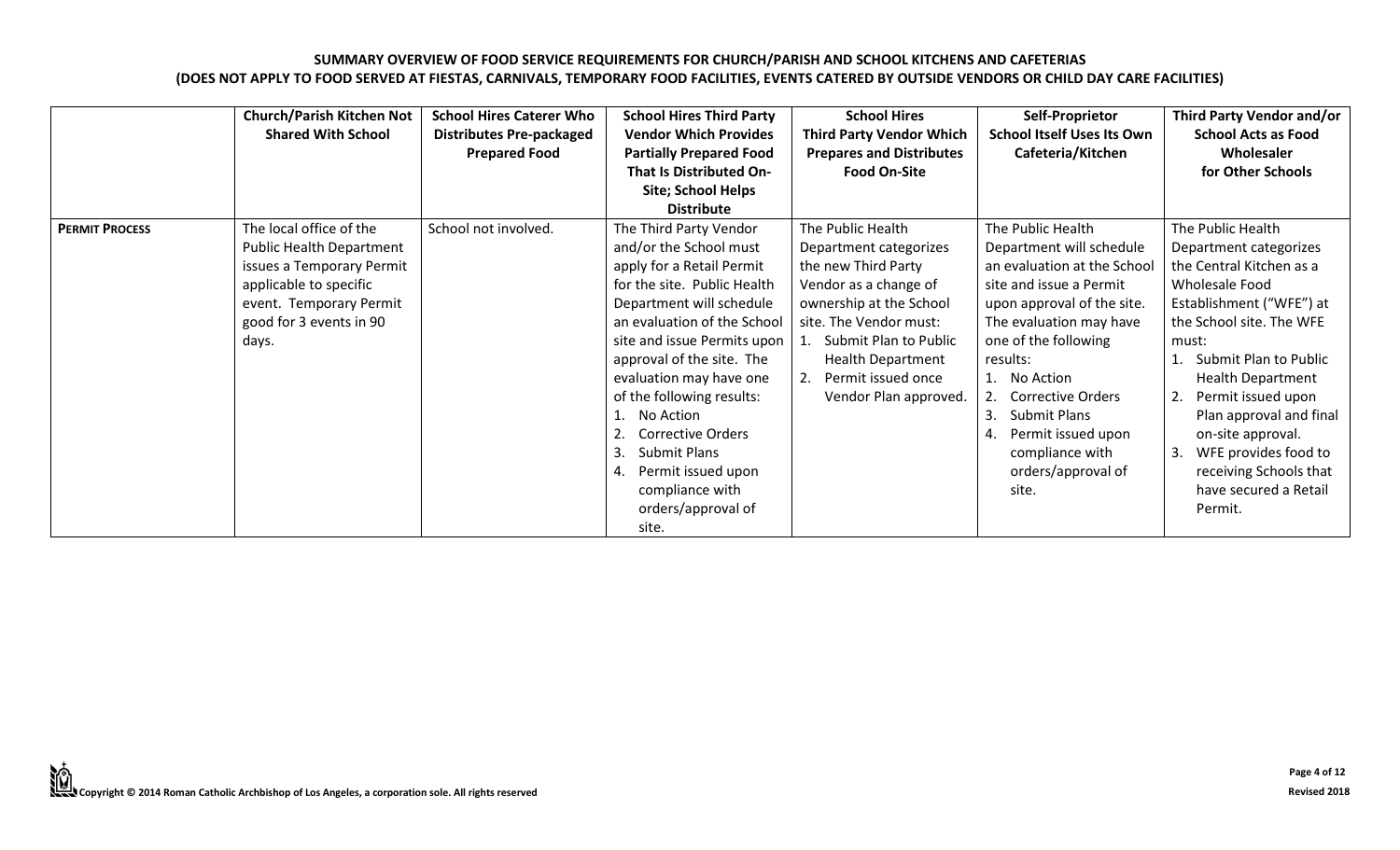|                    | <b>Church/Parish Kitchen Not</b><br><b>Shared With School</b>                   | <b>School Hires Caterer Who</b><br><b>Distributes Pre-packaged</b><br><b>Prepared Food</b> | <b>School Hires Third Party</b><br><b>Vendor Which Provides</b><br><b>Partially Prepared Food</b><br><b>That Is Distributed On-</b><br><b>Site; School Helps</b><br><b>Distribute</b>                                                                                                                                                                                      | <b>School Hires</b><br><b>Third Party Vendor Which</b><br><b>Prepares and Distributes</b><br><b>Food On-Site</b>                                                                                                                                                                                  | Self-Proprietor<br><b>School Itself Uses Its Own</b><br>Cafeteria/Kitchen                                                                                                                                                                                                                                                                                                                                                                   | Third Party Vendor and/or<br><b>School Acts as Food</b><br>Wholesaler<br>for Other Schools                                                                                                                                                                                           |
|--------------------|---------------------------------------------------------------------------------|--------------------------------------------------------------------------------------------|----------------------------------------------------------------------------------------------------------------------------------------------------------------------------------------------------------------------------------------------------------------------------------------------------------------------------------------------------------------------------|---------------------------------------------------------------------------------------------------------------------------------------------------------------------------------------------------------------------------------------------------------------------------------------------------|---------------------------------------------------------------------------------------------------------------------------------------------------------------------------------------------------------------------------------------------------------------------------------------------------------------------------------------------------------------------------------------------------------------------------------------------|--------------------------------------------------------------------------------------------------------------------------------------------------------------------------------------------------------------------------------------------------------------------------------------|
| <b>PERMIT COST</b> | Exempt from fees for<br>Permit when proof of non-<br>profit status is provided. | Caterer pays applicable<br>fees for Permit.<br>N/A to School.                              | Third Party Vendor pays<br>applicable Permit fees.<br>School is exempt from<br>Permit fee when proof of<br>non-profit status is<br>provided.<br>However, the School pays<br>applicable costs for Retail<br>Permit evaluation process.<br>If food distribution is<br>shared by Vendor and<br>School, sharing this cost<br>can be negotiated in the<br>contract with Vendor. | School is exempt from fees<br>for Permit when proof of<br>non-profit status is<br>provided.<br>Costs are associated with<br>obtaining Retail Permit to<br>meet Public Health<br>Department guidelines.<br>Sharing this cost may be<br>negotiated between Third<br>Party Vendor and the<br>School. | Exempt from fees for<br>Permit when proof of non-<br>profit status is provided.<br>Evaluation costs are billed<br>by Public Health<br>Department on per hour<br>basis at rates as noticed<br>from time to time by<br>Department. (2011 rates<br>were approximately \$70<br>per hour, with 2 hour<br>minimum).<br>Possible costs and/or fees<br>apply to School/Parish if<br>evaluation calls for<br>corrective orders or plan<br>submittal. | School is exempt from fees<br>for Permit when proof of<br>non-profit status is<br>provided.<br>Costs are associated with<br>Wholesale Plan to meet<br>Public Health Department<br>guidelines. Sharing this<br>cost may be negotiated<br>between the WFE and the<br>Receiving School. |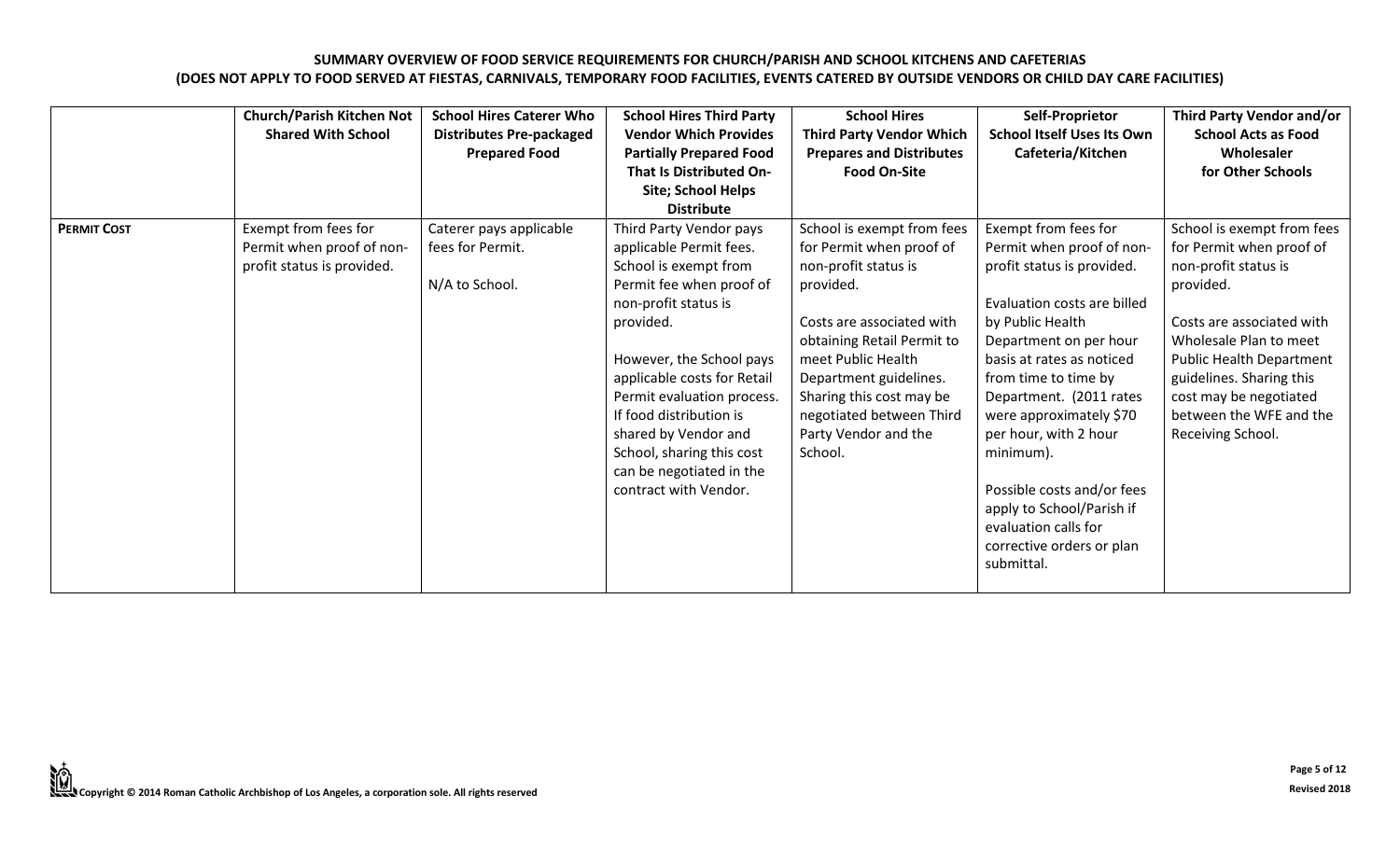|                               | <b>Church/Parish Kitchen Not</b> | <b>School Hires Caterer Who</b> | <b>School Hires Third Party</b>  | <b>School Hires</b>             | Self-Proprietor                   | Third Party Vendor and/or        |
|-------------------------------|----------------------------------|---------------------------------|----------------------------------|---------------------------------|-----------------------------------|----------------------------------|
|                               | <b>Shared With School</b>        | <b>Distributes Pre-packaged</b> | <b>Vendor Which Provides</b>     | <b>Third Party Vendor Which</b> | <b>School Itself Uses Its Own</b> | <b>School Acts as Food</b>       |
|                               |                                  | <b>Prepared Food</b>            | <b>Partially Prepared Food</b>   | <b>Prepares and Distributes</b> | Cafeteria/Kitchen                 | Wholesaler                       |
|                               |                                  |                                 | <b>That Is Distributed On-</b>   | <b>Food On-Site</b>             |                                   | for Other Schools                |
|                               |                                  |                                 | Site; School Helps               |                                 |                                   |                                  |
|                               |                                  |                                 | <b>Distribute</b>                |                                 |                                   |                                  |
| <b>SUMMARY OF BASIC</b>       | If food is served to general     | N/A to School.                  | <b>Hot Water</b><br>$\mathbf{1}$ | <b>Hot Water</b><br>1.          | <b>Hot Water</b>                  | <b>Hot Water</b><br>$\mathbf{1}$ |
| <b>REQUIREMENTS</b>           | public:                          |                                 | 2.<br><b>Hand Sink</b>           | 2.<br><b>Hand Sink</b>          | 2.<br><b>Hand Sink</b>            | 2.<br><b>Hand Sink</b>           |
|                               | <b>Hot Water</b><br>1.           | Best practices:                 | 3.<br>3-Compartment Sink         | 3.<br>3-Compartment Sink        | 3.<br>3-Compartment Sink          | 3.<br>3-Compartment Sink         |
| <b>CONTINUES ON NEXT PAGE</b> | 2.<br>Hand Sink                  | Check Caterer's<br>?            | 4. Mop Sink                      | 4.<br>Mop Sink                  | 4.<br>Mop Sink                    | 4.<br>Mop Sink                   |
|                               | 3.<br>3-Compartment Sink         | temperature log for food if     | 5. Food prep sink to             | Food prep sink to               | 5.<br>Food prep sink to           | 5.<br>Food prep sink to          |
|                               | Food prep sink as<br>4.          | packaged food is delivered      | wash, thaw meat,                 | wash, thaw meat,                | wash, thaw meat,                  | wash, thaw meat,                 |
|                               | needed to wash, thaw             | hot or cold                     | vegetables or fruit              | vegetables or fruit             | vegetables or fruit               | vegetables or fruit              |
|                               | meat, vegetables or fruit        | Ask for copy of<br>?            | 6. Liquid waste is               | 6.<br>Liquid waste is           | 6. Liquid waste is                | 6.<br>Liquid waste is            |
|                               | 5. Liquid waste is               | Caterer's menu to check         | removed via plumbing             | removed via plumbing            | removed via plumbing              | removed via plumbing             |
|                               | removed via plumbing             | for potentially hazardous       | connected to sewer               | connected to sewer              | connected to sewer                | connected to sewer               |
|                               | connected to sewer               | foods                           | 7. All food equipment            | All food equipment<br>7.        | 7. All food equipment             | All food equipment<br>7.         |
|                               | 6. All food equipment            |                                 | generating liquid waste          | generating liquid waste         | generating liquid waste           | generating liquid waste          |
|                               | generating liquid waste          |                                 | discharges waste indirectly      | discharges waste                | discharges waste                  | discharges waste                 |
|                               | discharges waste indirectly      |                                 | to a floor sink                  | indirectly to a floor           | indirectly to a floor             | indirectly to a floor            |
|                               | to a floor sink                  |                                 | 8. Temp. Storage: Hot at         | sink                            | sink                              | sink                             |
|                               | 7. No Potentially                |                                 | 135 °F or above; Cold at         | Temp. Storage Hot at<br>8.      | 8. Temp. Storage Hot at           | Temp. Storage Hot at<br>8.       |
|                               | Hazardous Food or                |                                 | 41°F or below                    | 135 °F or above; Cold           | 135 °F or above; Cold             | 135 °F or above; Cold            |
|                               | Beverage prepared in a           |                                 | 9. Adequate storage of           | at 41°F or below                | at 41°F or below                  | at 41°F or below                 |
|                               | private home may be              |                                 | food and utensils.               | 9.<br>Adequate storage of       | 9. Adequate storage of            | 9. Adequate storage of           |
|                               | offered for sale, sold or        |                                 | 10.<br>Protocols: Receive        | food and utensils.              | food and utensils                 | food and utensils                |
|                               | given away                       |                                 | Food in Compliance within        | 10. Protocols: Receive          | 10. Protocols: Receive            | 10. Protocols: Receive           |
|                               | 8. Proper food storage           |                                 | <b>Health Department</b>         | Food in Compliance              | Food in Compliance                | Food in Compliance               |
|                               | off the floor                    |                                 | Guidelines                       | within Health                   | within Health                     | within Health                    |
|                               | 9. Potentially hazardous         |                                 |                                  | <b>Department Guidelines</b>    | <b>Department Guidelines</b>      | <b>Department Guidelines</b>     |
|                               | food must be maintained          |                                 |                                  |                                 |                                   |                                  |
|                               | at or below 41 °F or at or       |                                 | Continues on next page           | Continues on next page          | Continues on next page            | Continues on next page           |
|                               | above 135 °F                     |                                 |                                  |                                 |                                   |                                  |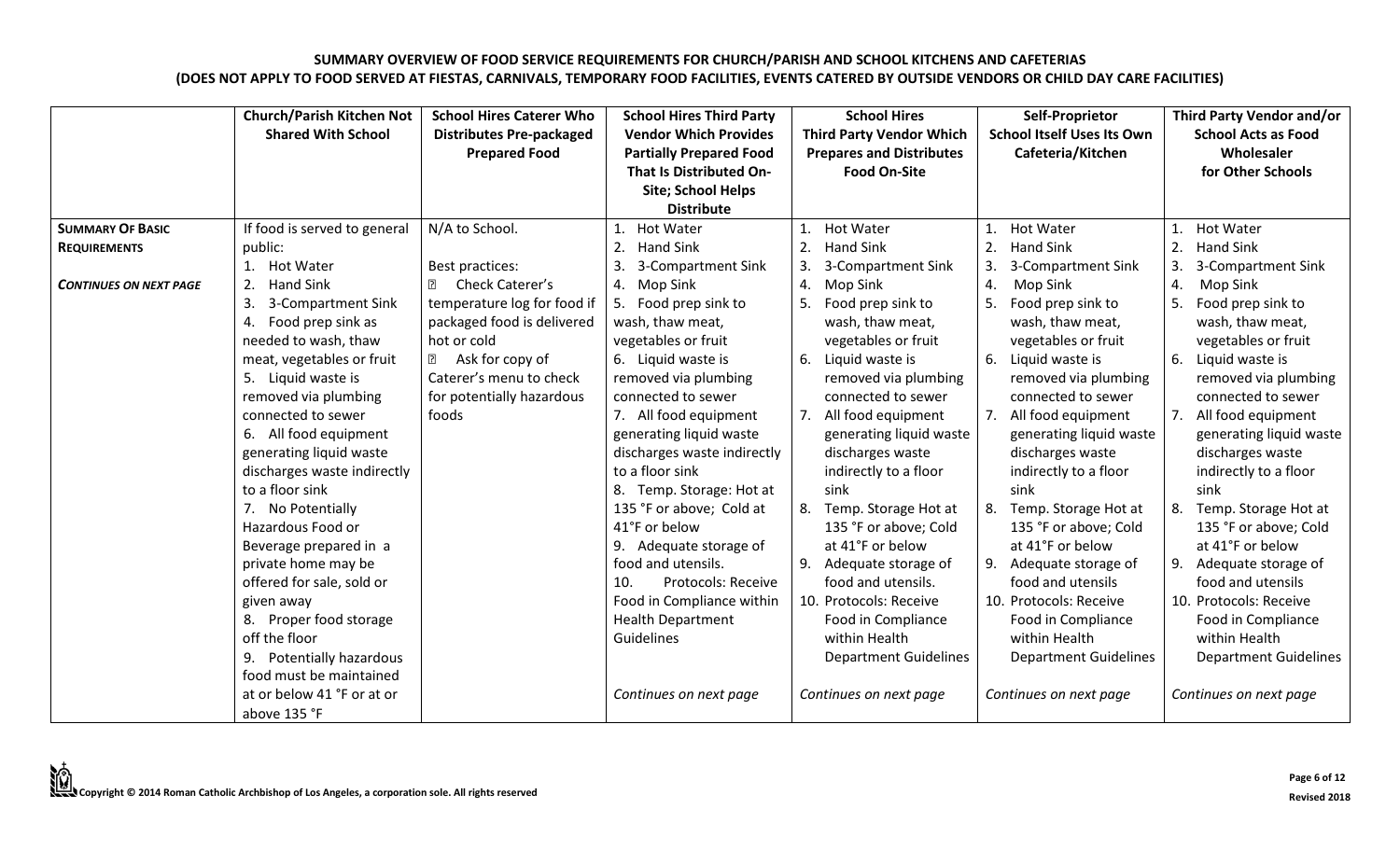|                                                                                              | <b>Church/Parish Kitchen Not</b><br><b>Shared With School</b> | <b>School Hires Caterer Who</b><br><b>Distributes Pre-packaged</b><br><b>Prepared Food</b> | <b>School Hires Third Party</b><br><b>Vendor Which Provides</b><br><b>Partially Prepared Food</b><br><b>That Is Distributed On-</b><br>Site; School Helps<br><b>Distribute</b> | <b>School Hires</b><br><b>Third Party Vendor Which</b><br><b>Prepares and Distributes</b><br><b>Food On-Site</b> | Self-Proprietor<br><b>School Itself Uses Its Own</b><br>Cafeteria/Kitchen               | Third Party Vendor and/or<br><b>School Acts as Food</b><br>Wholesaler<br>for Other Schools                                                                                                                                                            |
|----------------------------------------------------------------------------------------------|---------------------------------------------------------------|--------------------------------------------------------------------------------------------|--------------------------------------------------------------------------------------------------------------------------------------------------------------------------------|------------------------------------------------------------------------------------------------------------------|-----------------------------------------------------------------------------------------|-------------------------------------------------------------------------------------------------------------------------------------------------------------------------------------------------------------------------------------------------------|
| <b>SUMMARY OF BASIC</b><br><b>REQUIREMENTS</b><br><b>CONTINUED FROM PRIOR</b><br><b>PAGE</b> |                                                               |                                                                                            | 11. Certified Food<br>Manager<br>12. "Other" per Health<br>Department submitted<br>Retail Plan.                                                                                | 11. Certified Food<br>Manager<br>12. "Other" per Health<br>Department submitted<br>Retail Plan.                  | 11. Certified Food<br>Manager<br>12. "Other" per Health<br>Department submitted<br>Plan | 13. Certified Food<br>Manager<br>14. "Other" per Health<br>Department submitted<br>Retail Plan<br><b>Important: Receiving</b><br>School must have<br>Retail approved Basic<br>Requirements which<br>may be contracted to<br><b>Wholesale Provider</b> |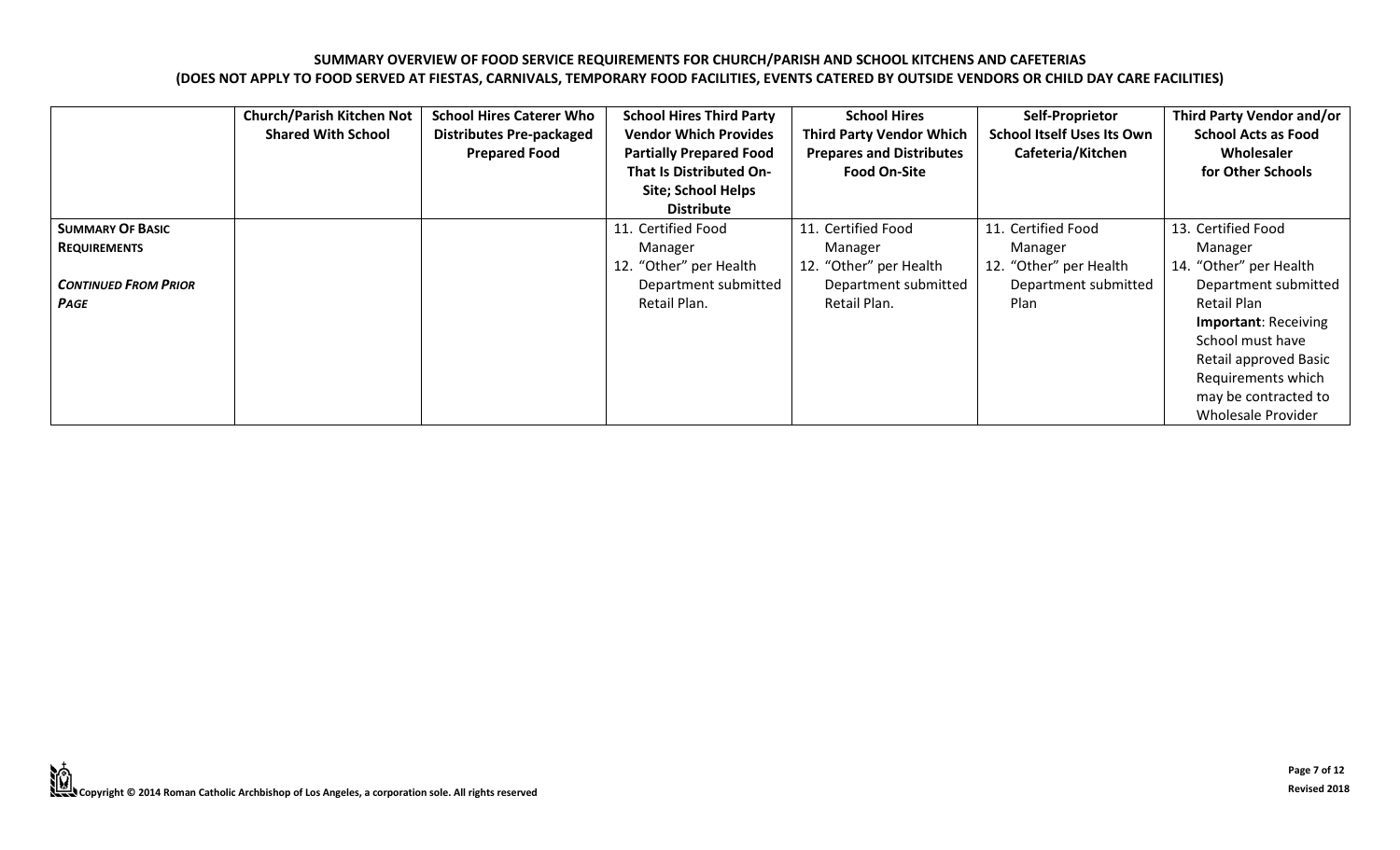|                         | <b>Church/Parish Kitchen Not</b><br><b>Shared With School</b>                                  | <b>School Hires Caterer Who</b><br><b>Distributes Pre-packaged</b><br><b>Prepared Food</b> | <b>School Hires Third Party</b><br><b>Vendor Which Provides</b><br><b>Partially Prepared Food</b><br>That Is Distributed On-<br>Site; School Helps<br><b>Distribute</b> | <b>School Hires</b><br><b>Third Party Vendor Which</b><br><b>Prepares and Distributes</b><br><b>Food On-Site</b>                                                                                                                                                   | Self-Proprietor<br><b>School Itself Uses Its Own</b><br>Cafeteria/Kitchen | Third Party Vendor and/or<br><b>School Acts as Food</b><br>Wholesaler<br>for Other Schools                                                                                                                            |
|-------------------------|------------------------------------------------------------------------------------------------|--------------------------------------------------------------------------------------------|-------------------------------------------------------------------------------------------------------------------------------------------------------------------------|--------------------------------------------------------------------------------------------------------------------------------------------------------------------------------------------------------------------------------------------------------------------|---------------------------------------------------------------------------|-----------------------------------------------------------------------------------------------------------------------------------------------------------------------------------------------------------------------|
| <b>LIABILITY</b>        | Liability on Church/Parish if<br>food is given or sold to the<br>general public.               | Liability on permitted<br>Caterer. School<br>indemnified by contract<br>with Caterer.      | Liability on permitted Third<br>Party Vendor and School if<br>food is partially prepared<br>at School site and School<br>helps distribute the food.                     | Liability transferred<br>contractually to permitted<br>Third Party Vendor.<br>Contracts must be<br>approved by Archdiocesan<br>Legal Department.<br>Protocols must be in place                                                                                     | Liability on School and/or<br>Parish                                      | Liability on WFE regarding<br>food production and<br>transport. Receiving<br>School takes liability for<br>food sold. WFE does not<br>become a retailer unless a<br>second site specific Permit<br>is secured.        |
|                         |                                                                                                |                                                                                            |                                                                                                                                                                         | for shared kitchen use<br>between Third Party<br>Vendor and School/Parish<br>uses. Shared liability use<br>yet to be determined.<br><b>Note: Public Health</b><br>Department does not<br>sanction sharing<br>commercial food facilities<br>without proper permits. |                                                                           | Contracts must be<br>approved by Archdiocesan<br>Legal Department.<br>Protocols must be in place<br>for shared kitchen use<br>between WFE and<br>School/Parish uses. Shared<br>liability use yet to be<br>determined. |
| <b>INSPECTION GUIDE</b> | Retail Inspection Guide if<br>food is served to general<br>public up to 3 times in 90<br>days. | N/A to School.                                                                             | Wholesale and Retail<br><b>Inspection Guides-see</b><br>below.                                                                                                          | Retail Inspection Guide -<br>see below.                                                                                                                                                                                                                            | Retail Inspection Guide -<br>see below.                                   | Wholesale Inspection<br>Guide - See Below.<br>Retail Inspection Guide if<br>food served to students.                                                                                                                  |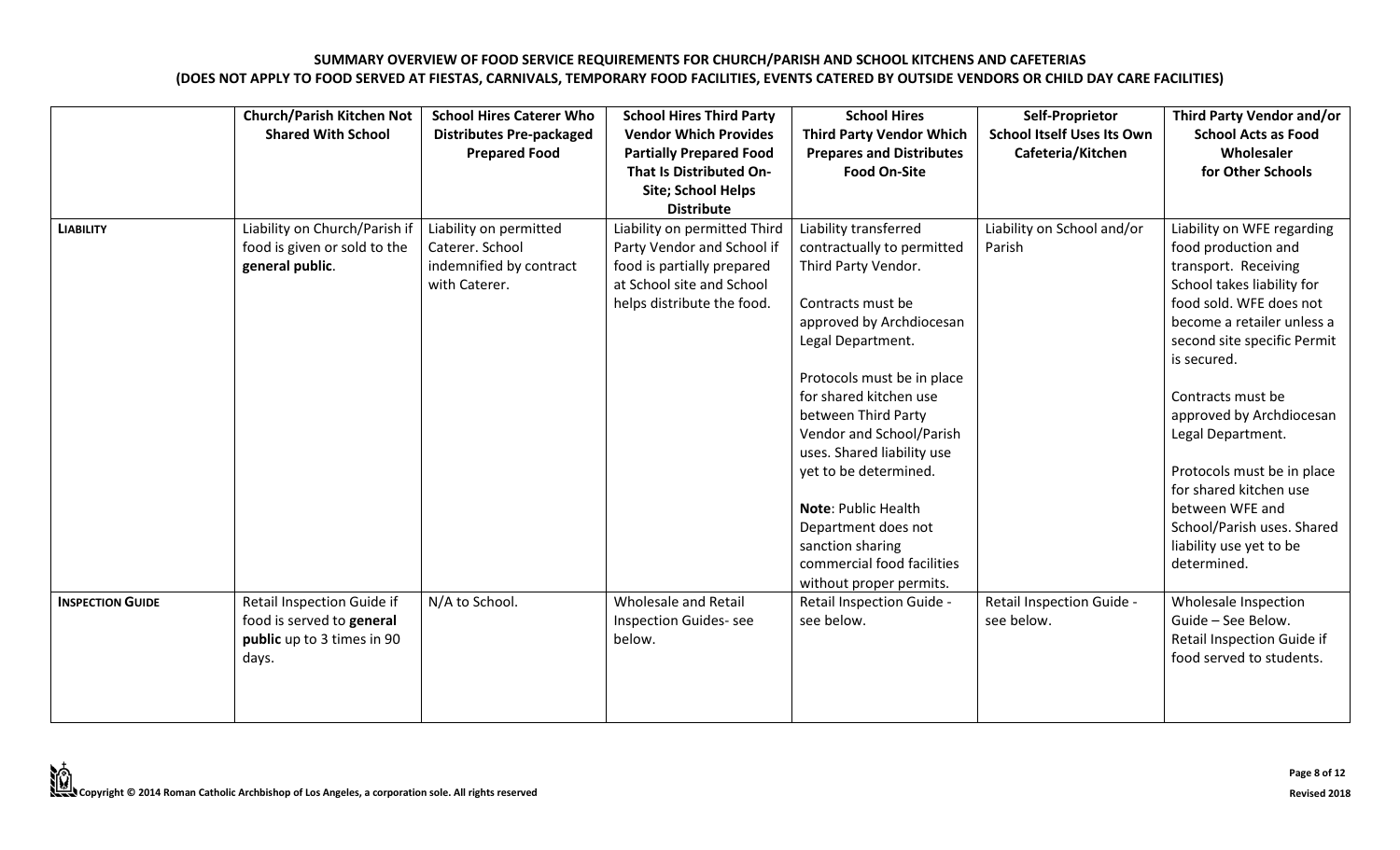|                                              | <b>Church/Parish Kitchen Not</b><br><b>Shared With School</b>                                         | <b>School Hires Caterer Who</b><br><b>Distributes Pre-packaged</b><br><b>Prepared Food</b> | <b>School Hires Third Party</b><br><b>Vendor Which Provides</b><br><b>Partially Prepared Food</b><br>That Is Distributed On-<br><b>Site; School Helps</b><br><b>Distribute</b> | <b>School Hires</b><br><b>Third Party Vendor Which</b><br><b>Prepares and Distributes</b><br><b>Food On-Site</b>                                 | Self-Proprietor<br><b>School Itself Uses Its Own</b><br>Cafeteria/Kitchen                                                                           | Third Party Vendor and/or<br><b>School Acts as Food</b><br>Wholesaler<br>for Other Schools                                                           |
|----------------------------------------------|-------------------------------------------------------------------------------------------------------|--------------------------------------------------------------------------------------------|--------------------------------------------------------------------------------------------------------------------------------------------------------------------------------|--------------------------------------------------------------------------------------------------------------------------------------------------|-----------------------------------------------------------------------------------------------------------------------------------------------------|------------------------------------------------------------------------------------------------------------------------------------------------------|
| <b>ANNUAL INSPECTION COSTS</b>               | N/A                                                                                                   | N/A to School.                                                                             | See annual fee schedule<br>(As of 2013: approximately<br>\$476 per year for Cafeteria<br>Permit fee; approx. \$70 per<br>inspection hour - 2-hour<br>minimum)                  | See annual fee schedule<br>(As of 2012-13 \$476 per<br>year for Cafeteria Permit<br>fee; approx.\$70 per<br>inspection hour - 2-hour<br>minimum) | See annual fee schedule<br>(As of 2012-13 : \$476 per<br>year for Cafeteria Permit<br>fee; approx. \$70 per<br>inspection hour - 2-hour<br>minimum) | See annual fee schedule<br>(As of 2013: \$2000-2624<br>per year for Wholesale<br>Permit fee; approx.\$70 per<br>inspection hour - 2-hour<br>minimum) |
| <b>CERTIFIED FOOD MANAGER</b>                | Church/Parish needs a<br>Certified Food Manager if<br>food is given or sold to the<br>general public. | Caterer must have<br>Certified Food Manager.                                               | Vendor and School must<br>have Certified Food<br>Managers. Need not be on<br>site when kitchen is being<br>used.                                                               | A Certified Food Manager<br>must be on School site.<br>This may be contracted to<br>Third Party Vendor.                                          | A Certified Food Manager<br>must be on School site.<br>Employee designated by<br>Principal and/or Pastor.                                           | Yes. There must be a<br>Certified Food Manager on<br>School Site. This may be<br>contracted to Wholesaler.                                           |
| <b>CERTIFIED FOOD HANDLER</b><br><b>CARD</b> | Exempt.                                                                                               | Required of all Caterer<br>employees who handle<br>food.                                   | Vendor employees who<br>handle food must have<br>card; school and church<br>volunteers are excluded.                                                                           | Required of all Vendor<br>employees who handle<br>food.                                                                                          | Exempt.                                                                                                                                             | All persons handling food<br>must have card.                                                                                                         |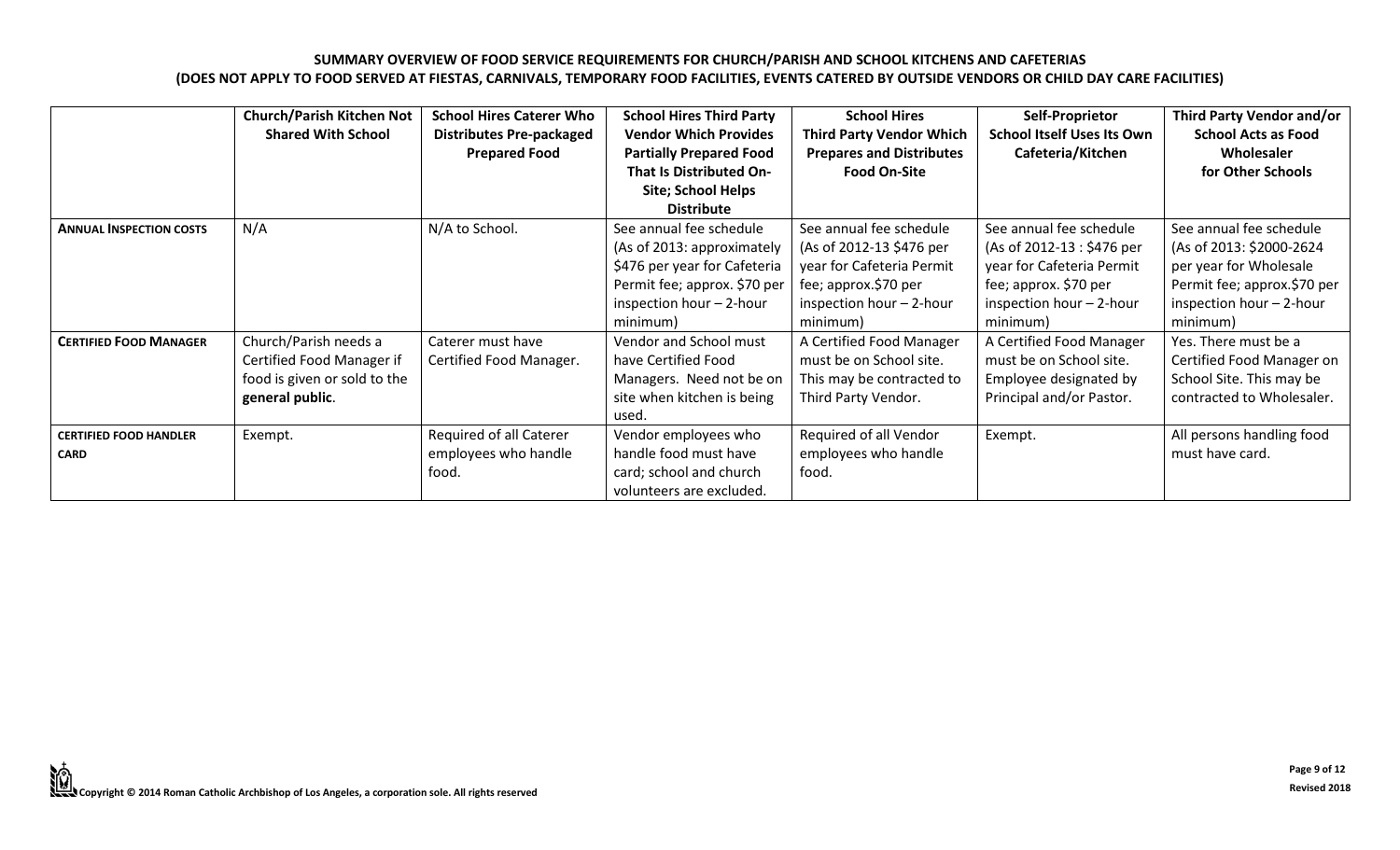|                          | <b>Church/Parish Kitchen Not</b><br><b>Shared With School</b> | <b>School Hires Caterer Who</b><br><b>Distributes Pre-packaged</b><br><b>Prepared Food</b> | <b>School Hires Third Party</b><br><b>Vendor Which Provides</b><br><b>Partially Prepared Food</b><br>That Is Distributed On-<br><b>Site; School Helps</b><br><b>Distribute</b>                                                                                                                                            | <b>School Hires</b><br><b>Third Party Vendor Which</b><br><b>Prepares and Distributes</b><br><b>Food On-Site</b>                                                                                                                                                                                                          | Self-Proprietor<br><b>School Itself Uses Its Own</b><br>Cafeteria/Kitchen                                                                                                                                          | Third Party Vendor and/or<br><b>School Acts as Food</b><br>Wholesaler<br>for Other Schools |
|--------------------------|---------------------------------------------------------------|--------------------------------------------------------------------------------------------|---------------------------------------------------------------------------------------------------------------------------------------------------------------------------------------------------------------------------------------------------------------------------------------------------------------------------|---------------------------------------------------------------------------------------------------------------------------------------------------------------------------------------------------------------------------------------------------------------------------------------------------------------------------|--------------------------------------------------------------------------------------------------------------------------------------------------------------------------------------------------------------------|--------------------------------------------------------------------------------------------|
| <b>MIXED-USE ALLOWED</b> | Yes, with proper protocols.                                   | N/A to School.                                                                             | Health & Safety Code does<br>not sanction mixed/shared<br>use of commercial<br>kitchens.<br>However, with written<br>protocols and instructions<br>prepared by Archdiocese<br>mixed/shared use may be<br>possible. Liability issues<br>have not yet been<br>determined between<br>Archdiocese and Third<br>Party Vendors. | Health & Safety Code does<br>not sanction mixed/shared<br>use of commercial<br>kitchens.<br>However, with written<br>protocols and instructions<br>prepared by Archdiocese<br>mixed/shared use may be<br>possible. Liability issues<br>have not yet been<br>determined between<br>Archdiocese and Third<br>Party Vendors. | Health & Safety Code does<br>not sanction mixed/shared<br>use of commercial<br>kitchens.<br>However, with written<br>protocols and instructions<br>prepared by Archdiocese<br>mixed/shared use may be<br>possible. | No.                                                                                        |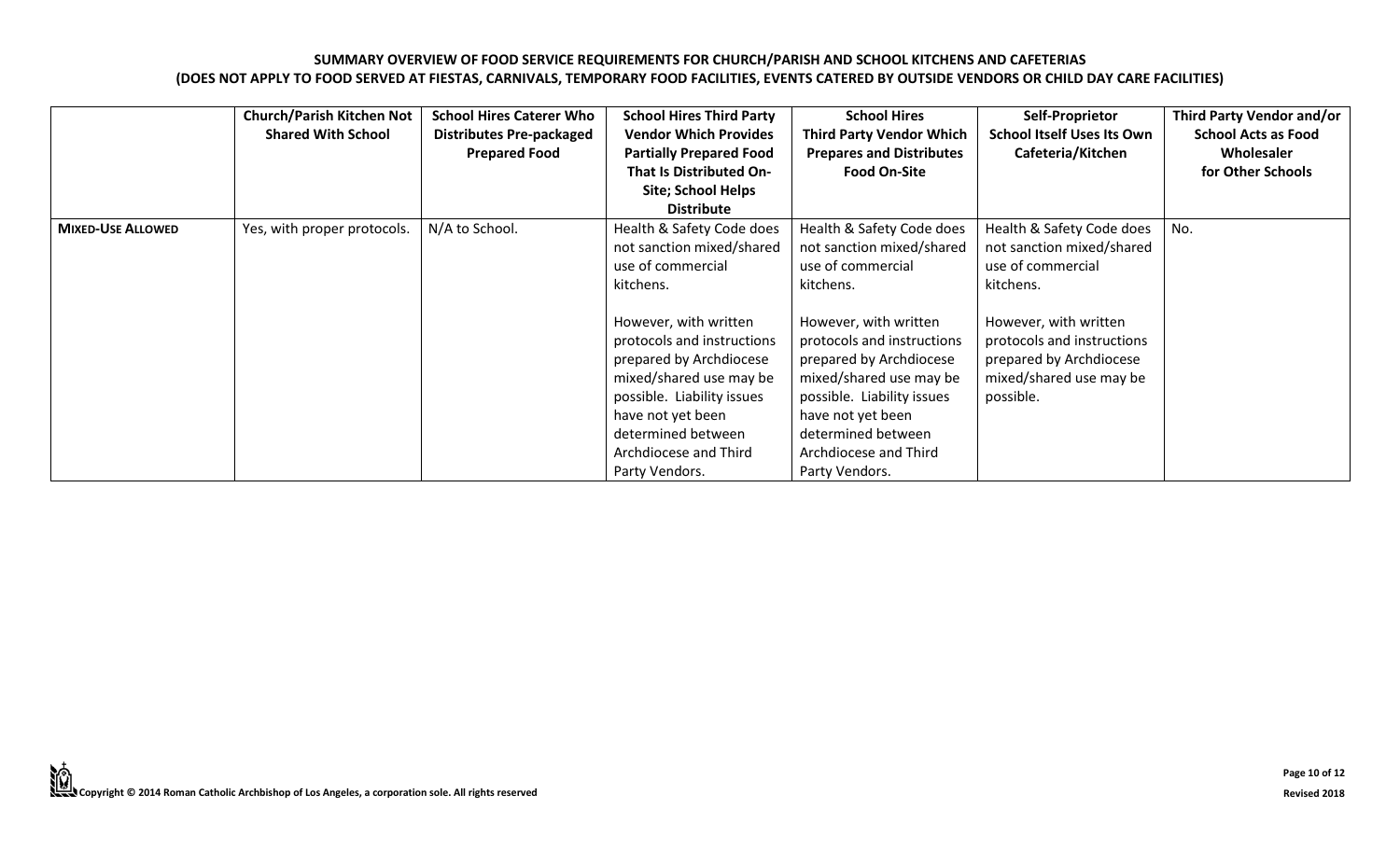|                               | <b>Church/Parish Kitchen Not</b><br><b>Shared With School</b> | <b>School Hires Caterer Who</b><br><b>Distributes Pre-packaged</b><br><b>Prepared Food</b> | <b>School Hires Third Party</b><br><b>Vendor Which Provides</b><br><b>Partially Prepared Food</b><br><b>That Is Distributed On-</b><br><b>Site; School Helps</b><br><b>Distribute</b>                                                                                                                                                                                                                                      | <b>School Hires</b><br><b>Third Party Vendor Which</b><br><b>Prepares and Distributes</b><br><b>Food On-Site</b>                                                                                                                                                                                                                                                                                                 | Self-Proprietor<br><b>School Itself Uses Its Own</b><br>Cafeteria/Kitchen                                                                                                                                                                                                                                                                                                                           | Third Party Vendor and/or<br><b>School Acts as Food</b><br>Wholesaler<br>for Other Schools |
|-------------------------------|---------------------------------------------------------------|--------------------------------------------------------------------------------------------|----------------------------------------------------------------------------------------------------------------------------------------------------------------------------------------------------------------------------------------------------------------------------------------------------------------------------------------------------------------------------------------------------------------------------|------------------------------------------------------------------------------------------------------------------------------------------------------------------------------------------------------------------------------------------------------------------------------------------------------------------------------------------------------------------------------------------------------------------|-----------------------------------------------------------------------------------------------------------------------------------------------------------------------------------------------------------------------------------------------------------------------------------------------------------------------------------------------------------------------------------------------------|--------------------------------------------------------------------------------------------|
| <b>MIXED-USE PROTOCOLS</b>    | As determined by<br><b>Enforcement Officer</b>                | N/A to School.                                                                             | Protocols prepared by<br>Archdiocese must be                                                                                                                                                                                                                                                                                                                                                                               | Protocols prepared by<br>Archdiocese must be                                                                                                                                                                                                                                                                                                                                                                     | Protocols prepared by<br>Archdiocese must be                                                                                                                                                                                                                                                                                                                                                        | Not applicable $-$<br>mixed/shared use                                                     |
| <b>CONTINUES ON NEXT PAGE</b> | issuing the temporary<br>Permit.                              |                                                                                            | used<br>Contract agreement in<br>place between School<br>and Non-School user<br>(includes School and<br>Booster uses). Health<br>Department's<br>overriding principle is<br>to ensure safety of<br>children<br>-3.<br>Food storage not<br>mixed<br>Refrigeration storage<br>$\mathbf{4}$<br>not mixed<br>Sanitizing agent used<br>5<br>on food contact<br>surfaces<br>Grills may be shared<br>6.<br>Continues on next page | used<br>2.<br>Contract agreement in<br>place between School<br>and Non-School user<br>(includes School and<br>Booster uses). Health<br>Department's<br>overriding principle is<br>to ensure safety of<br>children<br>3.<br>Food storage not<br>mixed<br>Refrigeration storage<br>4.<br>not mixed<br>Sanitizing agent used<br>on food contact<br>surfaces<br>Grills may be shared<br>6.<br>Continues on next page | used<br>2. Contract agreement in<br>place between School<br>and Non-School user<br>(includes Parish uses).<br>Health Department's<br>overriding principle is<br>to ensure safety of<br>children.<br>Food storage not<br>3.<br>mixed<br>4. Refrigeration storage<br>not mixed<br>5. Sanitizing agent used<br>on food contact<br>surfaces<br>6. Grills may be shared<br><b>Continues on next page</b> | prohibited.                                                                                |